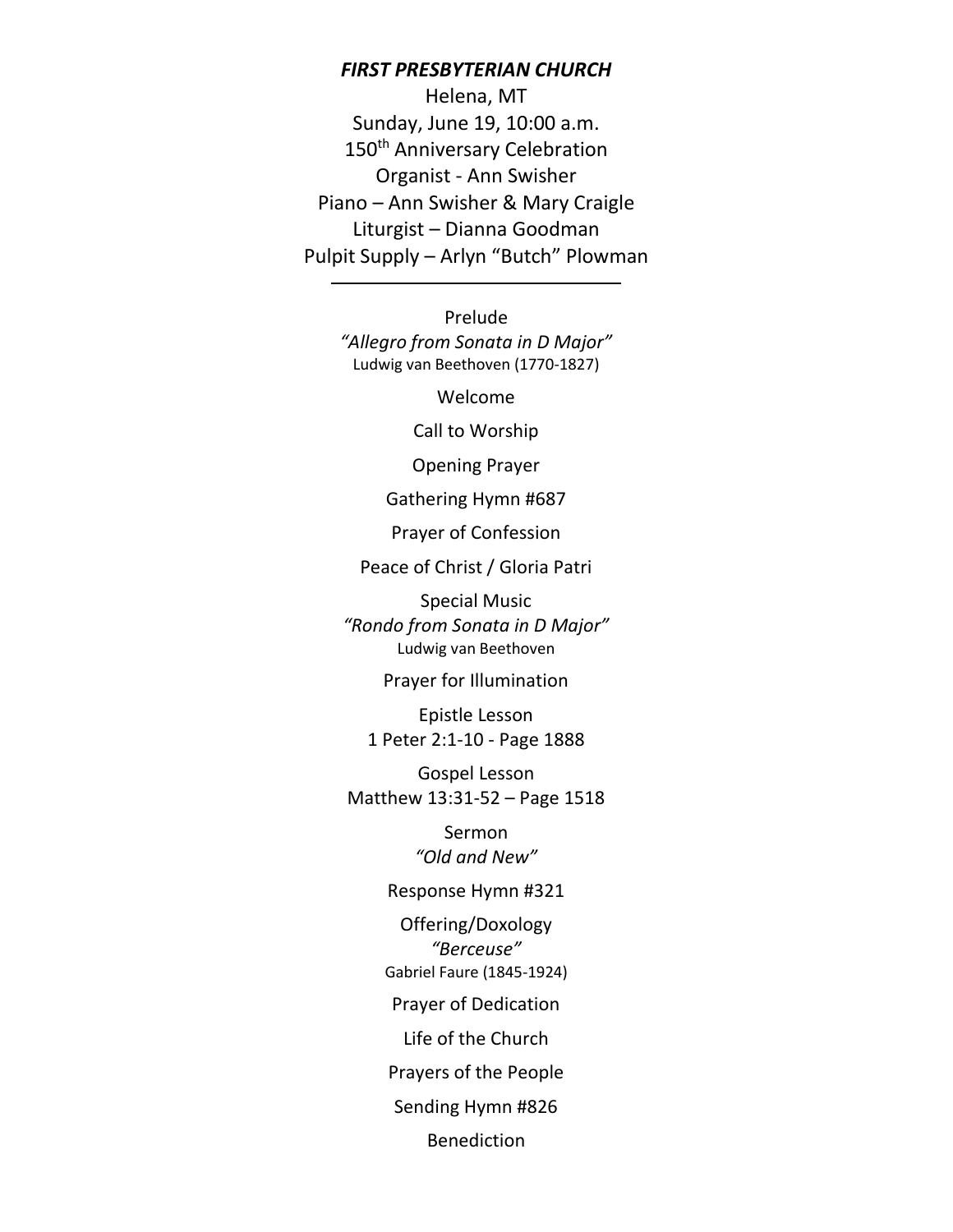#### Response GTG #542

Postlude *"Grand Celebration March"* Melody Bober

NOTES: www.asteron.com/

For More Information about First Presbyterian Church Please visit our website at: [www.fpchelena.org](http://www.fpchelena.org/) E-mail us at [admin@fpchelena.org](mailto:admin@fpchelena.org) or pastor@fpchelena.org Church Office: (406) 442-4775

#### This Week

**6/21** – Session 6:30 p.m. **6/23** – Newsletter articles due **6/24** - Hand & Foot Cards 1:30 p.m. **6/26** - Sunday Service 10 a.m. Social Time 11 a.m.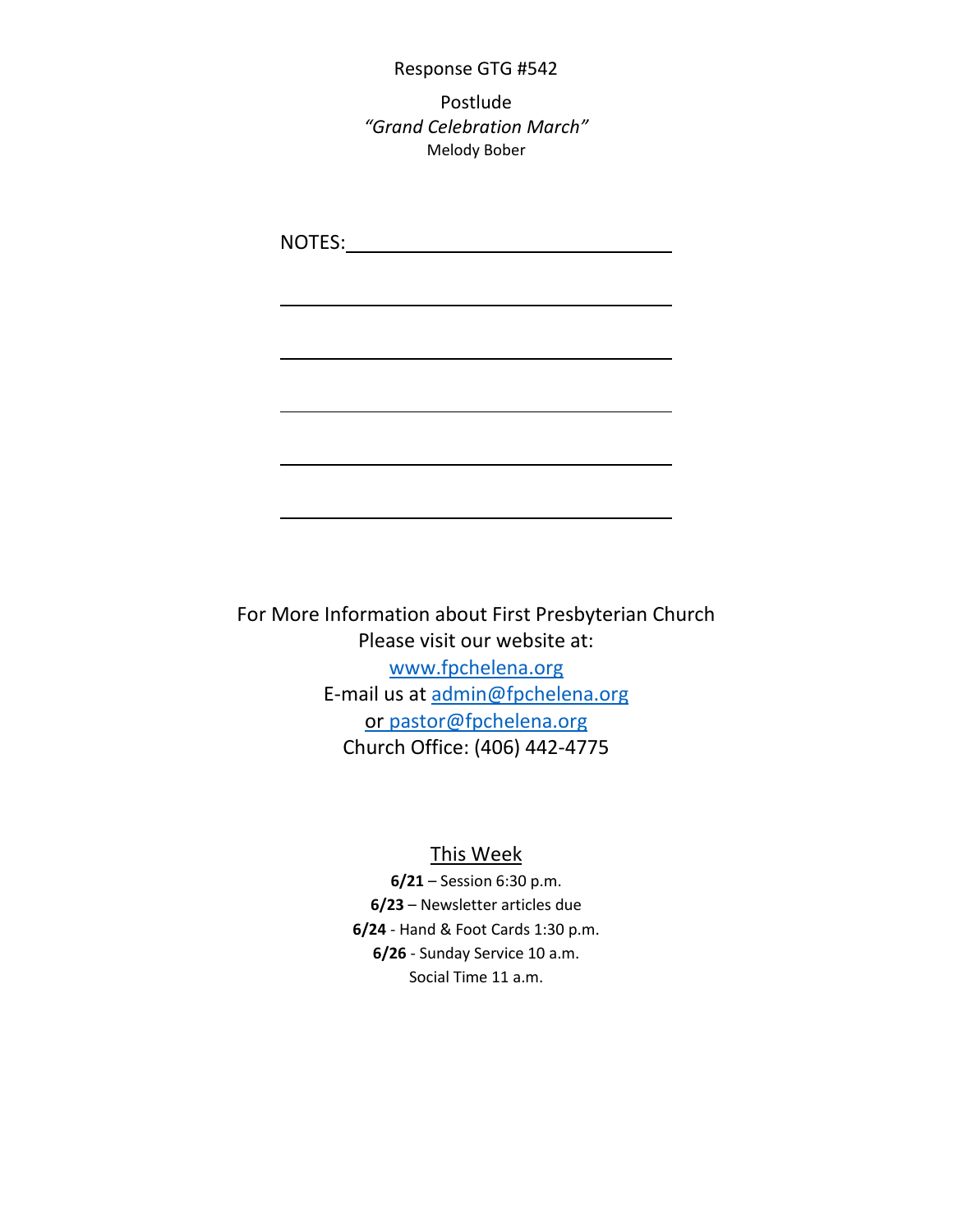## **Hymns**

*"Our God, Our Help In Ages Past" (Psalm 90)*

**Our God, our help in ages past, our hope for years to come, our shelter from the stormy blast, and our eternal home:**

**Beneath the shadow of thy throne thy saints have dwelt secure; sufficient is thine arm alone, and our defense is sure.**

**Before the hills in order stood, or earth received its frame, from everlasting thou art God, to endless years the same.**

**A thousand ages in thy sight are like an evening gone, short as the watch that ends the night before the rising sun.**

**Time, like an ever rolling stream, bears all our years away; they fly forgotten, as a dream dies at the opening day.**

**Our God, our help in ages past, our hope for years to come, be thou our guard while life shall last, and our eternal home.**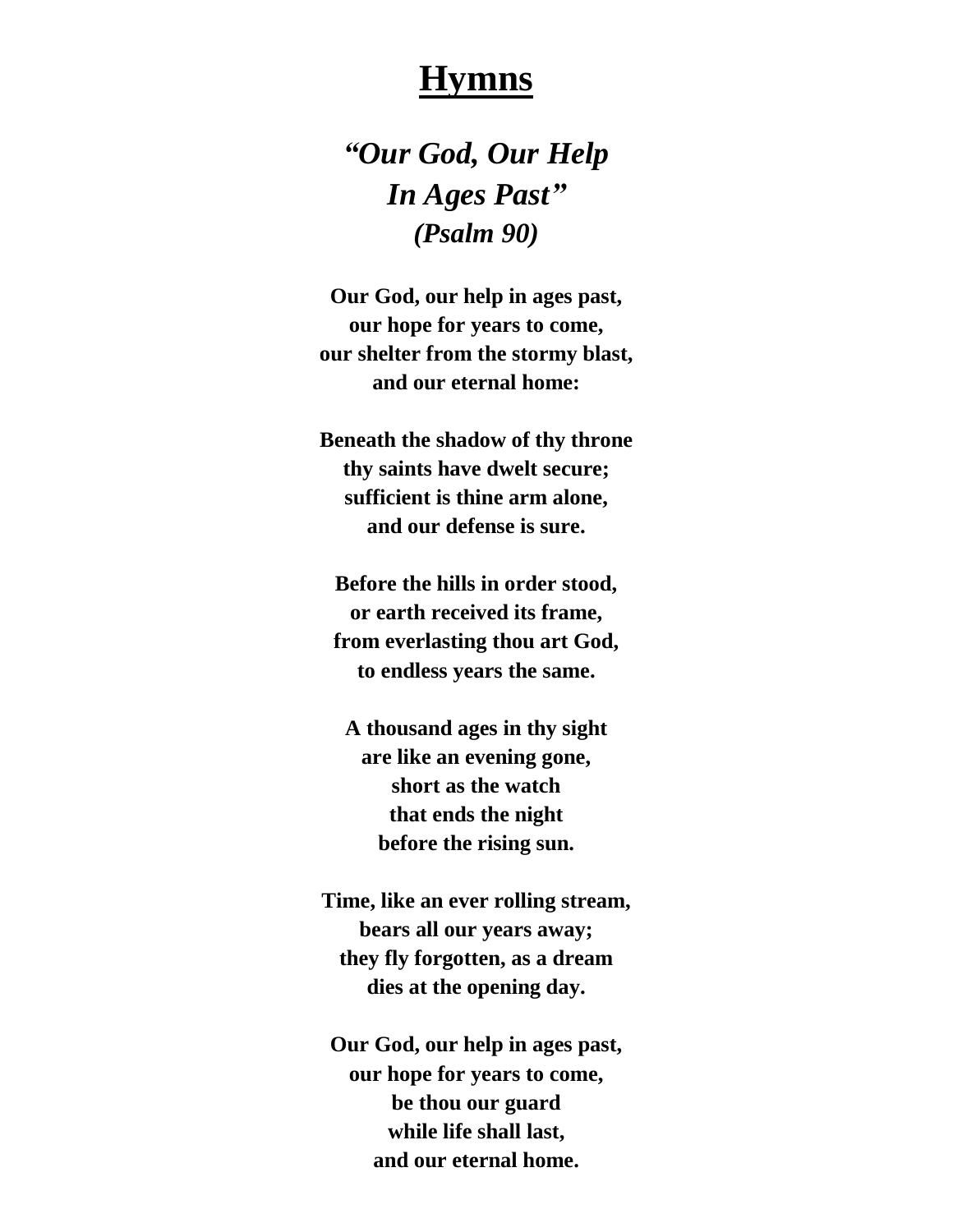## *"The Church's One Foundation"*

**The church's one foundation is Jesus Christ her Lord. She is his new creation by water and the word.**

**From heaven he came and sought her to be his holy bride. With his own blood he bought her, and for her life he died.**

**Elect from every nation, yet one o'er all the earth, her charter of salvation: one Lord, one faith, one birth.**

**One holy name she blesses, partakes one holy food, and to one hope she presses, with every grace endued.**

**Though with a scornful wonder this world sees her oppressed, by schisms rent asunder, by heresies distressed,**

**Yet saints their watch are keeping; their cry goes up: "How long?" And soon the night of weeping shall be the morn of song.**

**Mid toil and tribulation, and tumult of her war, she waits the consummation of peace forevermore:**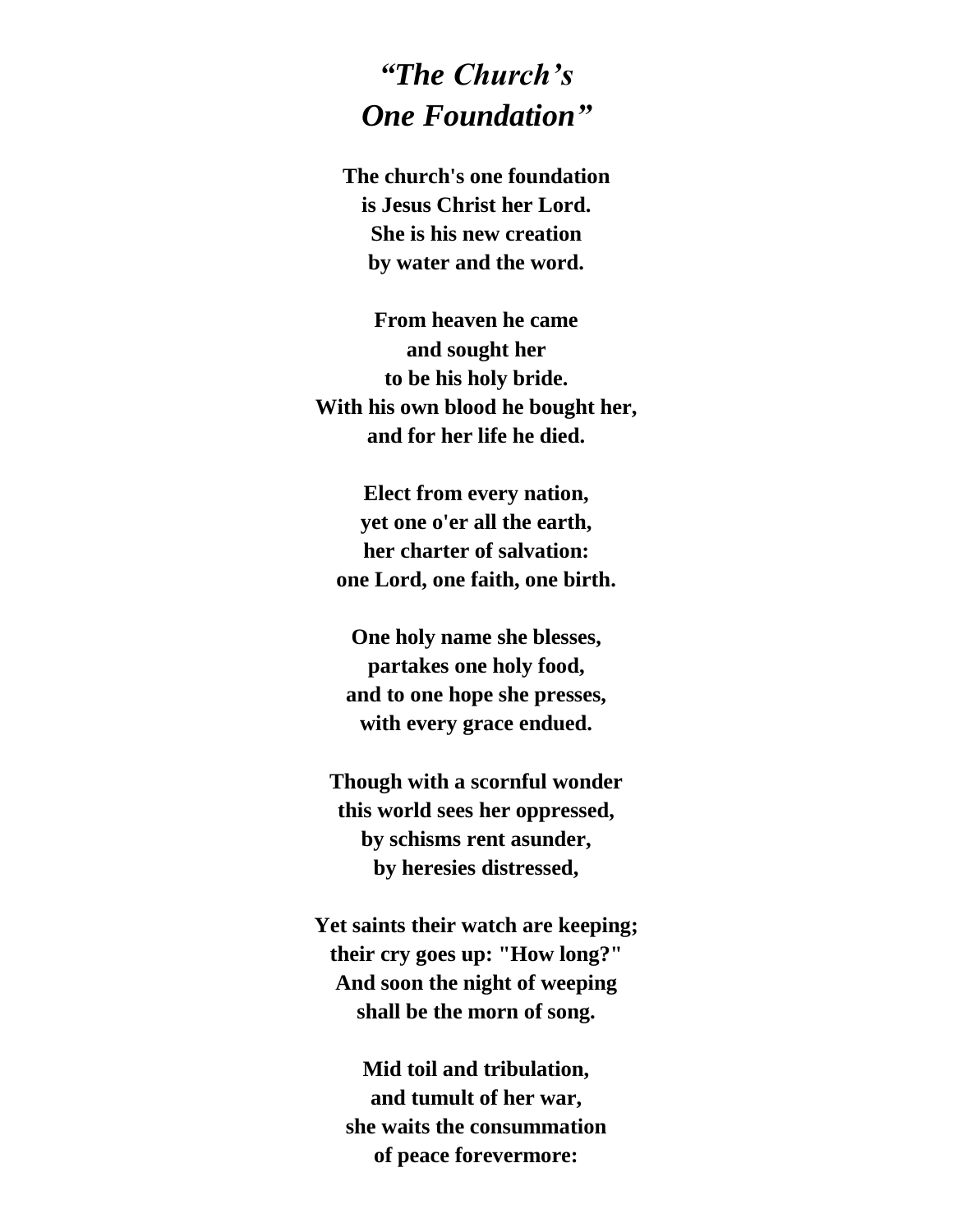**Till with the vision glorious her longing eyes are blest, and the great church victorious shall be the church at rest.**

**Yet she on earth has union with God, the Three in One, and mystic sweet communion with those whose rest is won:**

**O happy ones and holy! Lord, give us grace that we, like them, the meek and lowly, may live eternally.**

#### *"Lift High the Cross"*

**Lift high the cross, the love of Christ proclaim till all the world adore his sacred name.**

**Come, Christians, follow where our Savior trod, the Lamb victorious, Christ, the Son of God.**

**Lift high the cross, the love of Christ proclaim till all the world adore his sacred name.**

**All newborn servants of the Crucified bear on their brow the seal of Christ who died.**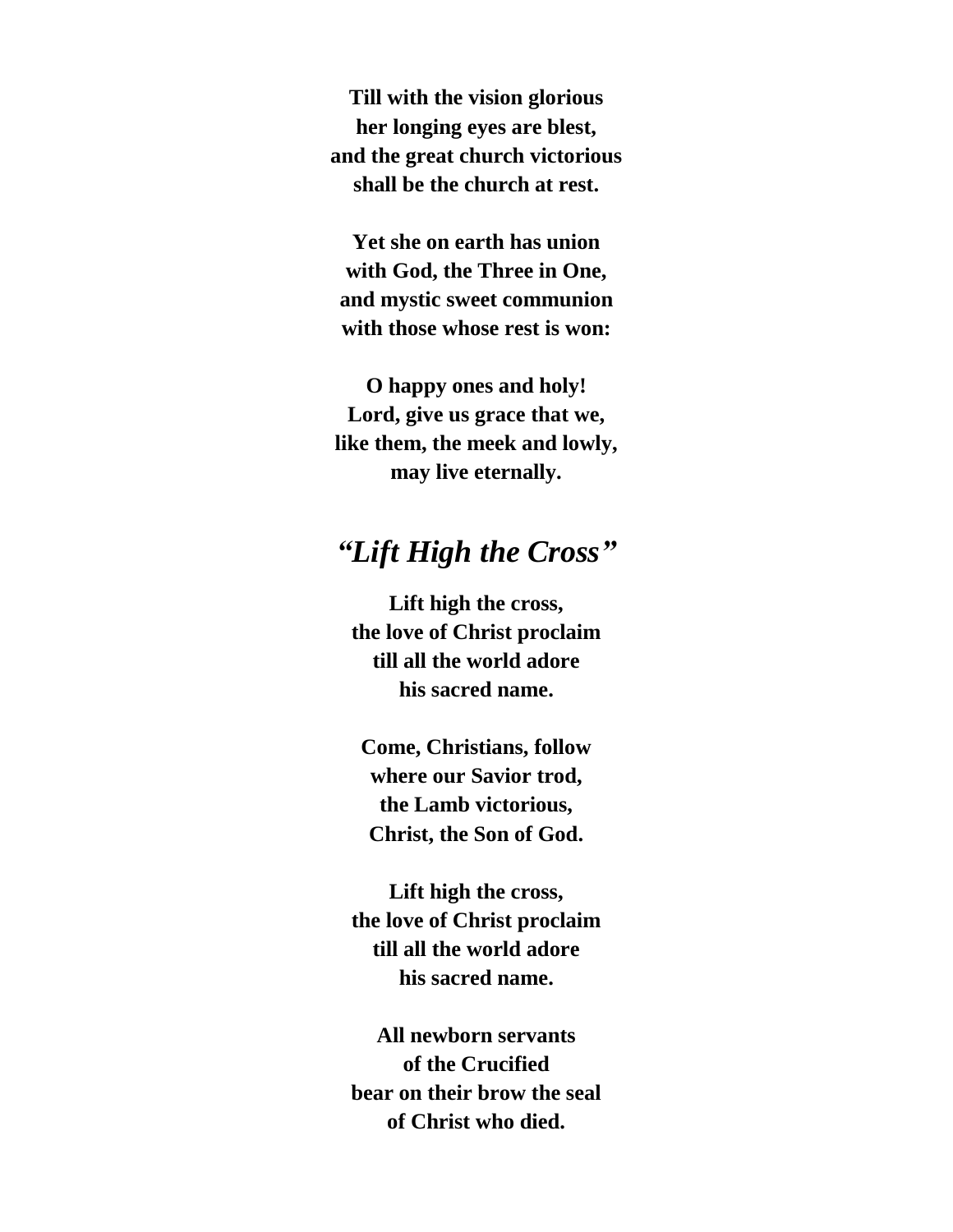**Lift high the cross, the love of Christ proclaim till all the world adore his sacred name.**

**O Lord, once lifted on the glorious tree, your death has brought us life eternally.**

**Lift high the cross, the love of Christ proclaim till all the world adore his sacred name.**

**So shall our song of triumph ever be: praise to the Crucified for victory.**

**Lift high the cross, the love of Christ proclaim till all the world adore his sacred name.**

## *"God Be with You Till We Meet Again"*

**God be with you till we meet again; loving counsels guide, uphold you, with a shepherd's care enfold you: God be with you till we meet again.**

**God be with you till we meet again; unseen wings protecting hide you, daily manna still provide you: God be with you till we meet again.**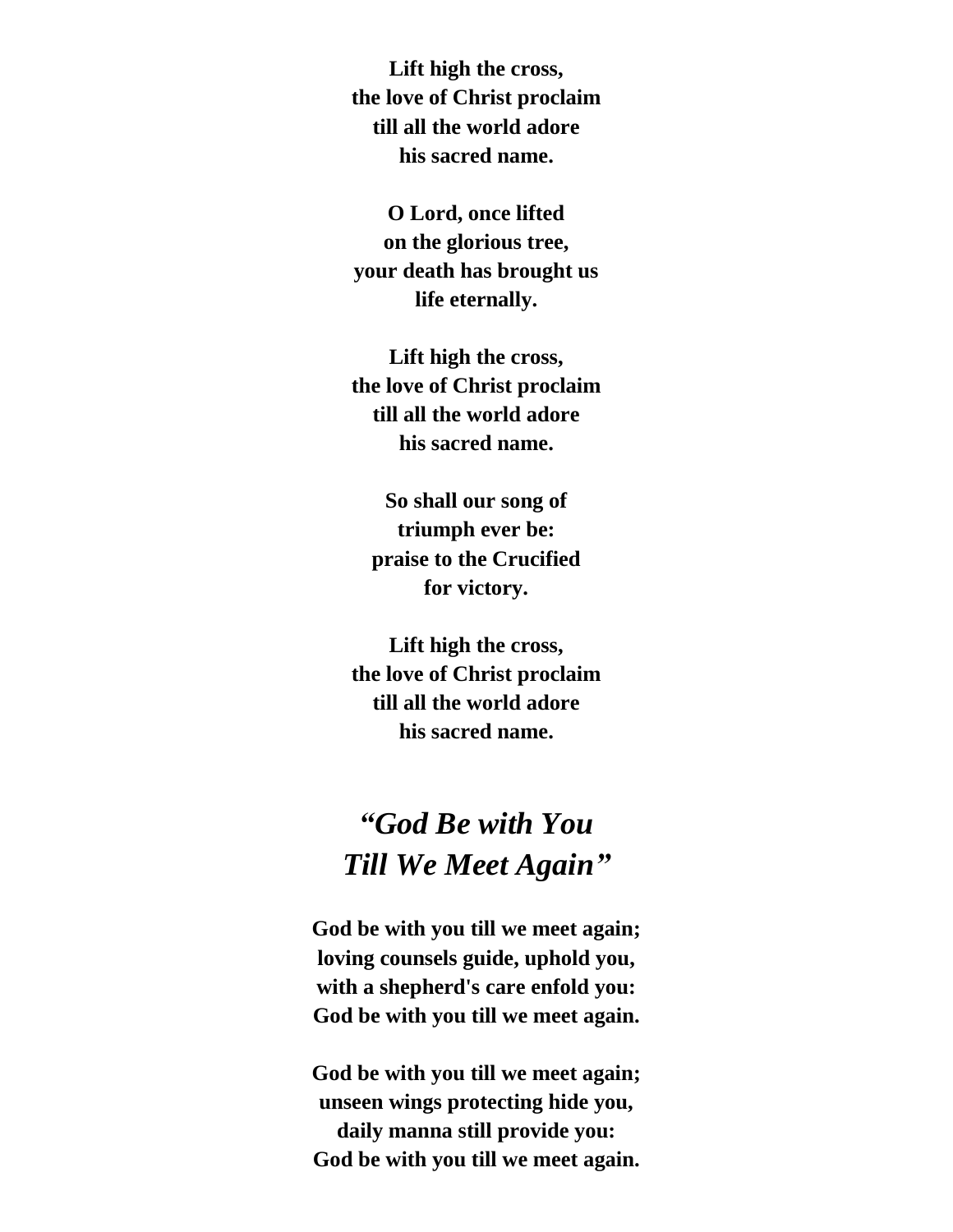**God be with you till we meet again; when life's perils thick confound you, put unfailing arms around you: God be with you till we meet again.**

**God be with you till we meet again; keep love's banner floating o'er you; smite death's threatening wave before you: God be with you till we meet again.**

#### *ANNOUNCEMENTS*

**Sunday, June 19**

#### **PFC CELEBRATING 150 YEARS!**

Join us after worship today for a luncheon and some entertainment celebrating the  $150<sup>th</sup>$  anniversary of FPC being commissioned as a church. The church was established on June 15, 1872. FPC is the oldest Presbyterian church in the state of Montana. The event is also an open house to the public. There will be tours of the church, explaining a little of its interesting history as you wander through our facility.

### **JOIN IN MISSION IN GLACIER!**

This Holy Week, an intergenerational formation group (by Zoom) will begin to explore together 10 ways to grow as salt and light in God's world. This summer, two teams commissioned by Glacier will serve for a week each, one in Basin/Helena, and one at Glacier Camp/Hot Springs/Kalispell to demonstrate God's care. Will you join in and grow with others in God's family and witness the amazing things God is doing in our world?

See the pink sheets in the back for more information!

There is a \$100 scholarship for the first person from each church that signs up, reducing the cost from \$300 to \$200.

The week at Basin/Helena is happening now through June 22, and the week at Glacier Camp/Hot Springs/Kalispell will be July 25-August 1. To get started in the Zoom mission study, contact Beth McCaw at [beth.glacierpresbytery@gmail.com.](mailto:beth.glacierpresbytery@gmail.com)